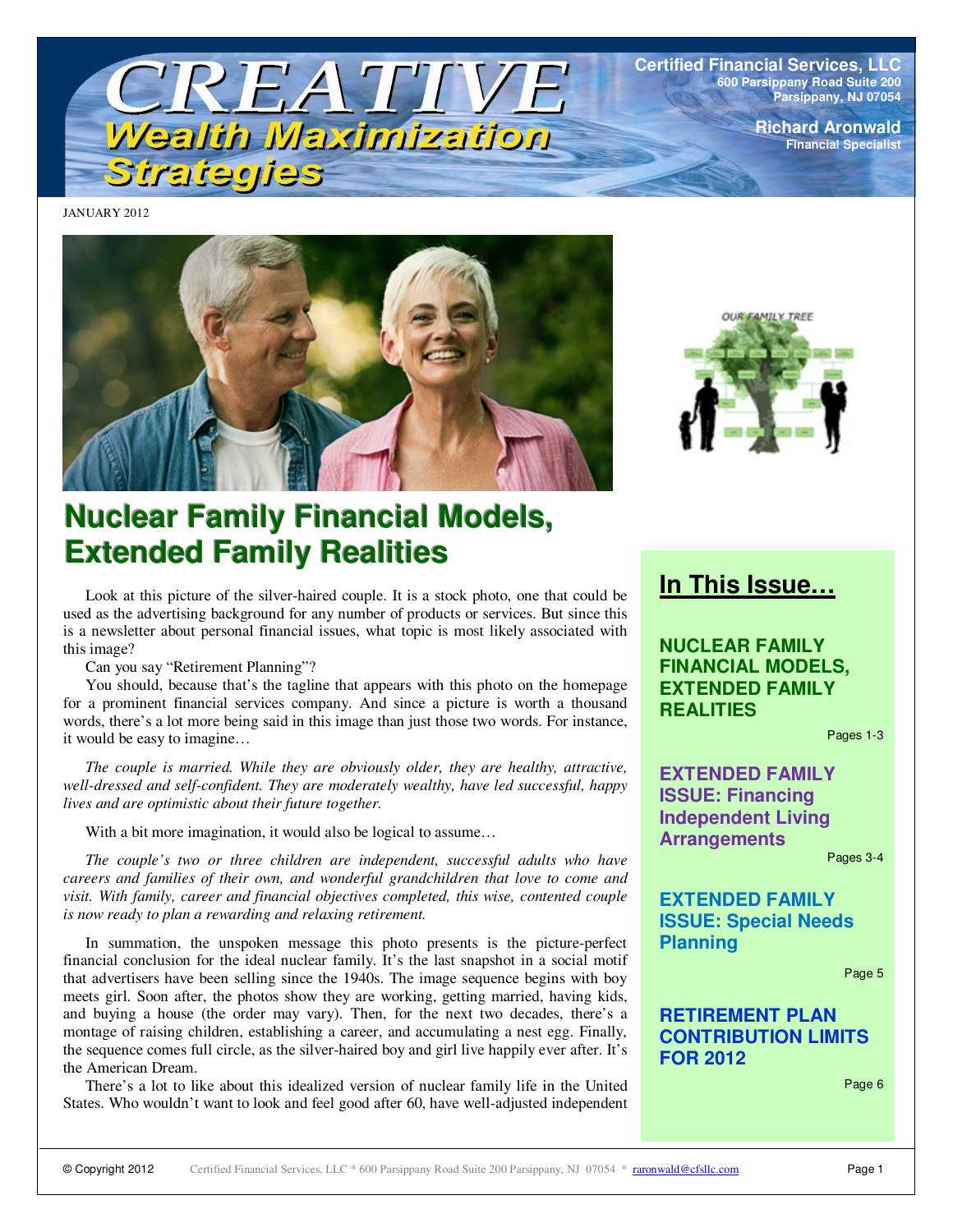adult children, adorable grandchildren, and finish with both the money and companionship to enjoy a relaxed and rewarding retirement? That's not a bad life at all.

In the financial services field, it's no surprise that a lot of the marketing is designed to resonate with these nuclear family themes. Life insurance is often associated with protecting your nuclear family. College funding plans tap into the parental desire to help your children become successful nuclear family units of their own. Long-term care insurance is there so your nuclear family unit will not be a burden to other family units, particularly your children. And most retirement planning occurs within a nuclear family paradigm; the computer models and portfolio analyses are focused on guaranteeing you and your spouse have enough to live on for the rest of your lives.

But ironically, when advertisers in the financial services field focus their marketing efforts on nuclear family success, they may be making it harder to achieve it – and overlooking some great opportunities.

### **The Nuclear Family is an Anomaly in History**



Modern ideas of a smaller, "nuclear" family may be deceiving – as often the extended family still affects the nuclear one and can even offer benefits.

The concept of the nuclear family unit – broadly defined as "a household consisting of a father, a mother and their children" – didn't exist before the  $20<sup>th</sup>$ century. (The Merriam-Webster dictionary first listed the term in 1947.) Nuclear families have certainly existed, but in

the past, they were typically identified as *components of extended families*. One's true family unit included parents, siblings, grandparents, grandchildren, and other close relations. To a great extent, the well-being and obligations of any nuclear family units were intimately connected to the well-being and obligations of the extended family. The extended family owned property, provided a structure for transferring wealth to successive generations, and offered protection and support. In fact, prior to the Industrial Revolution, it was almost impossible for nuclear family units to be financially viable – a single family couldn't own enough property or provide enough labor or protection to function independently.

In Western societies, the Industrial Revolution freed nuclear family units from the need to remain connected to an extended family. Factory workers didn't need land to make a living, didn't need to become apprentices to find work, and didn't need to stay in their hometowns. Instead, nuclear families found they could derive extended family benefits from what Stanford professor Avner Greif calls "corporate" institutions, such as fraternal organizations, unions, large employers and governments. Since the end of the  $19<sup>th</sup>$  century, these corporate entities have provided many of the institutional benefits that once could only be found in the context of an extended family. These developments allowed nuclear family units some freedom to determine how they will construct an extended family – who would assist in childcare, protect their employment rights, provide a retirement, care for

them in their old age, etc. One hundred and fifty years later, most of us see this corporate model of social support simply as the way things are. But Greif points out that "providing institutions through corporations is a novelty."

### **The Persistence of Extended Family Connections**

Even as industrialized modern society has mitigated much of the financial necessity for extended family connections, it has also brought forth other issues that create new financial and social concerns between nuclear families and extended families.

Increased longevity makes for circumstances where adult children must become caretakers for their parents, perhaps even as these children are nearing retirement. Divorce, while no longer having a social stigma, often results in the realignment of nuclear families through remarriage and can result in major shifts in financial obligations and inheritance. "Boomerang" children – those who leave only to return because of a divorce, job loss or other disruption – can dramatically alter the nuclear family storyline. And because the health of corporate extended family units is closely connected to the economy and demographics, many of the financial supports once provided by corporate entities may no longer be available; there are no lifetime employment guarantees, government assistance programs may be slashed, and pensions may diminish or disappear. In short, even in "modern" society, it is difficult for a nuclear family to remain unaffected by its extended family connections. To make financial plans without considering one's extended family is short-sighted and unrealistic.

#### **The Reality of Extended Family Connections**

In some ways, the idealized nuclear family financial scenario is unrealistic. In order for a nuclear family to succeed "on its own," every nuclear family with a connection to it has to succeed as well – the parents need to be self-sufficient and so do the kids. It really helps if there's no divorce, no unemployment, no disease or disability, and no untimely deaths among the three generations – and it helps if the nuclear family plan consists of an only child, so there aren't any siblings who might have issues. That's a lot of variables that have to go right, and many are beyond individual control.

Consider just three statistics:

- In 2008, data compiled by the National Alliance for Caregiving from the U.S. Health and Retirement Study found that 28% of women in the United States were providing care for an aging parent.
- A 2005 report from the Census Bureau on disability determined that 2 in every 7 families reported at least one member with a disability.
- The same report stated that one in 26 American families is raising children with a disability.

Bottom line: The numbers say it is likely that your financial world will be impacted by your extended family.

### **The Value of Extended Family Connections**

In this era where the cultural focus is on the nuclear family, it's easy to downplay extended family connections.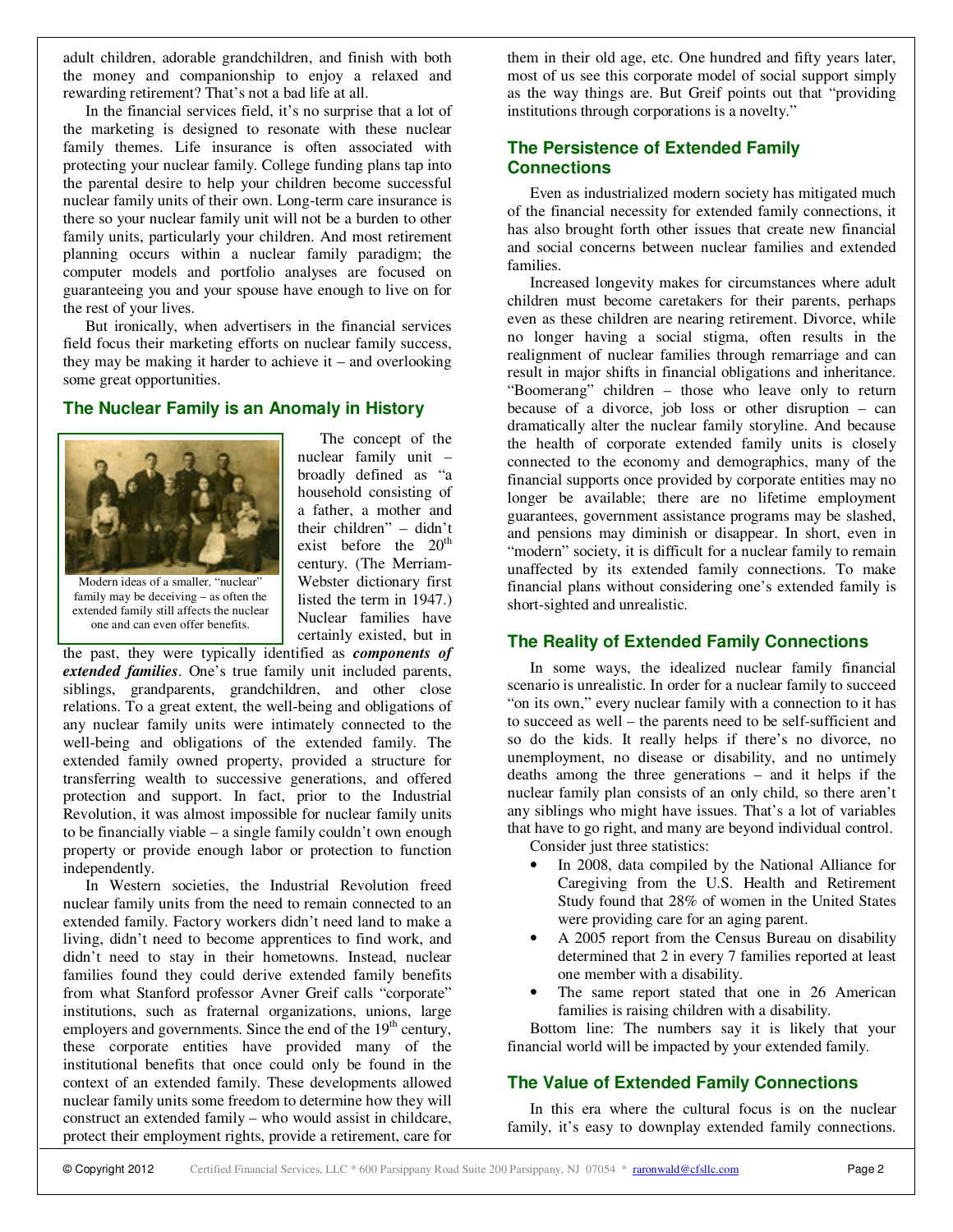It's the stereotypical mother-in-law who always interferes, the ne'er-do-well brother who hits you up for a loan that will never be repaid, or the crazy uncle who says the most embarrassing things at family gatherings. But even today, extended family connections can be valuable assets in making a better financial life – for everyone involved.

There may not be the same binding sociological factors of 200 years ago, but kinship allegiances still matter. Most people have a keen interest in the well-being of family members, and given the right circumstances, have great incentive to help, even to sacrifice. Successful grandparents may be sources of financial wisdom and capital, perhaps assisting children and grandchildren with the costs of education, or subsidizing the purchase of a home. Siblings can often become great business partners. Specialized living arrangements for elderly family members may offer them a level of care and dignity that could never be obtained elsewhere.

Including extended family considerations in financial programs is not the prevailing mindset today, but historically, extended families have been powerhouses for wealth accumulation because there are strong incentives for longterm, multi-generational planning. Unlike a nuclear family perspective, an accumulation plan isn't intended simply for consumption in retirement. Rather, the extended family perspective is often about building, accumulating and passing wealth, as well as enjoying some of it today. If that mindset is maintained over several generations, the cumulative financial benefits can be tremendous.

Of course, there can be challenges to extended family financial arrangements; one of the attractions of keeping your financial program "nuclear" is that you don't have to worry about anyone else's behavior. But considering how much might be accomplished when the finances of extended families are coordinated instead of separated, the possibilities are worth exploring. For example…

- Could you borrow from extended family at terms more favorable than a bank?
- Could you lend to extended family and receive a higher return than a financial institution is paying?
- Could pooling assets make it possible to acquire and enjoy a long-term asset (like a vacation property) that you can't afford on your own?
- Could a small amount invested today on behalf of your children and grandchildren be a legacy that reaps huge dividends long after you are gone?

The modern perspective may have changed a lot of our social and financial arrangements, but it hasn't eliminated the impact of extended family. Given today's nuclear family focus, we may see most extended family incidents as impediments to our financial well-being. However, it would be misguided to overlook the opportunities that might come from planning and operating with one's extended family in mind – particularly one's children.

\_\_\_\_\_\_\_\_\_\_\_\_\_\_\_\_\_\_\_\_\_\_\_\_\_\_\_\_\_\_\_\_\_\_\_\_\_\_\_\_\_\_\_\_\_\_\_\_\_

### **DO YOUR FINANCIAL PLANS EXTEND BEYOND YOUR NUCLEAR FAMILY?**

### **Extended Family Issue: Financing Independent Living Arrangements**



As they have at every juncture in their lives, the demographics of the American Baby Boom generation are once again changing cultural norms. This time, the change is a "silver tsunami" encapsulated in the term "Senior Living."

Generally classified as the population born between 1946 and 1964, the first of the Baby Boomers turned 65 in 2011. Not

only are many of them retiring and collecting Social Security, these Boomers are also looking for long-term residential living options better suited to their lifestyle changes. This swell in demand is creating many different choices, as well as a new financial question: how will we pay for this?

The term "Senior Living" covers the spectrum of living options available to retirees, and can be broadly categorized in three types of facilities:

- Nursing homes;
- Assisted care facilities;
- Independent living communities.

These three facilities reflect differing levels of care and independence.

**Nursing homes** are more commonly referred to as skilled nursing and rehab centers. Nursing care is typically provided for people who need long-term care, or rehabilitation from surgery or recovery from a severe medical condition like a stroke.

Long-term care in a nursing home is for older adults who need around-the-clock nursing care. These residents need help not only with basic ADLs (activities of daily living) but need the supervision of staff to maintain their safety. Residents typically live in private or shared accommodations, often with bathrooms shared between patients or even between two rooms.

Nursing home care is usually the most expensive type of care due to the personnel and equipment required to maintain patient care. According to Chris Orestis, in an April 2011 article for the Life Care Funding Group, the national average cost for a nursing home is currently around \$6,000/mo. For long-term care residents, private funds, Medicaid, and longterm care insurance are the typical methods of payment.

**Assisted care facilities** are a residential option for seniors who want or need help with some of the activities of daily living, but are still able to manage most aspects of life on their own. A typical assisted living facility will provide three meals a day served in a common dining area, housekeeping services, transportation, access to health and medical services, and security, as well as exercise and wellness programs and social and recreational activities.

The cost for assisted care facilities is a monthly rent, plus additional fees based on the level of individual attention the resident requires. According to the American Elder Care Research Organization, the 2011 national monthly average cost of assisted care was \$3,477/mo. with a range of \$2,156 to \$5,757. Depending on the definition of terms and a resident's condition, a long-term care insurance policy may cover some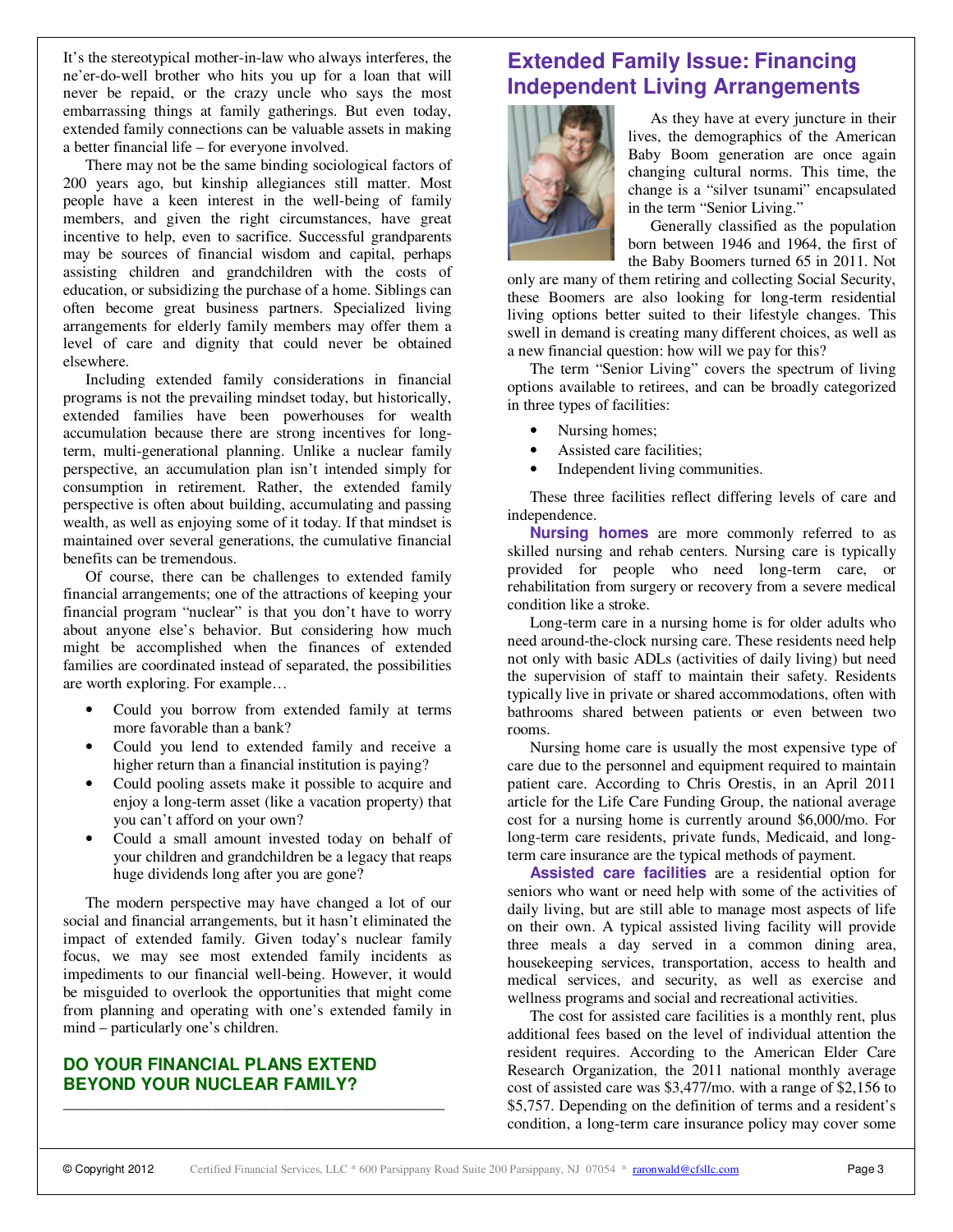or all of the costs, but most long-term residents pay for assisted living from personal assets.

**Independent living communities** may be retirement communities, retirement homes, senior housing or senior apartments. These housing arrangements, from apartmentstyle living to freestanding homes, are designed exclusively for seniors, generally those age 55 and over. The physical arrangement is friendlier to older adults, often being more compact, with easier navigation, little or no maintenance

responsibilities, and security. While some care services may be available, residents must have the ability to live independently, according to terms defined by the facility.

The costs for independent living facilities will vary, from government-subsidized rental units for low-income seniors to retirement homes requiring an initial investment as well as monthly fees. In some instances, a portion of the initial investment may be refunded to the resident when he/she leaves the facility.

For seniors considering an independent living retirement community, all of the funds will come from

personal assets; neither government programs like Medicaid or individual insurance coverage will apply.

**Continuing Care Retirement Communities (CCRC)** are all-in-one facilities that provide a continuum of care from independent living to assisted living to skilled nursing, typically as a complex of buildings on one campus. CCRCs are designed to enable seniors to remain in a single residential location, which is attractive for seniors with declining health conditions, or couples in mixed health. While CCRCs offer much for seniors, they are the most expensive senior living solution available. The typical CCRC requires a one-time entrance fee and monthly maintenance fees. Entrance fees range from \$60,000-\$120,000 and monthly maintenance fees from \$400 to \$2,500. Some facilities offer return-of-capital guarantees and long-term insurance as part of their pricing structures. These options guarantee some assets will be left to the resident's estate, and make future medical expenses a fixed cost.

 A common funding paradigm for independent living communities is to sell one's existing home, then use the proceeds to pay for the initial buy-in purchase. Monthly facility expenses are structured to equal a retiree's Social Security income, leaving other needs and wants to be paid from savings. Many facilities will offer the option of financing the initial fee through a short-term bridge loan drawn against the equity in the applicant's residence. When the house sells, the facility is repaid from the proceeds.

### **Navigating the Funding Maze of Senior Living**

The type of senior living arrangements, the amount of the individual's assets, and the availability of insurance all figure prominently in determining how to pay for senior living arrangements. And many of these decisions can have significant financial ramifications, so each step should be carefully considered, with input from family members and trusted advisers.

While almost all seniors are covered by the federal government's Medicare and Medicaid programs, one's eligibility to receive benefits, particularly Medicaid, is dependent on one's assets, or lack of assets. Attempting to preserve assets for heirs and qualify sooner for Medicaid, some individuals reposition, gift or liquidate assets in anticipation of going to a nursing home. While Medicaid allows a spouse to keep some assets, the agency also has the authority to "claw back" assets it feels were removed or transferred incorrectly. To find out how these rules apply, you or a family member may need to consult an informed



counselor or a qualified elder law attorney.

Some of the payment programs offered by Continuing Care Retirement Communities are essentially "housing annuities." For a lumpsum and a fixed monthly cost, housing (and in some cases, long-term care) are guaranteed for life. Similar to purchasing a regular annuity, the individual is exchanging control over one's assets for a certain outcome, and must weigh the costs and benefits of surrendering control and receiving a guarantee. And just like an annuity, the options for revoking a senior living

agreement are limited once the program has begun. Other assets may be in play as well. Owners of life

insurance policies may have the option of exchanging them for long term care benefit plans. In a January 5, 2011, article ("Funding Long Term Care with Life Insurance," lifehealthpro.com), Orestis notes that several states have passed laws in which…

"life insurance companies are legally required to inform policy owners older than 60, or if they have a terminal or chronic condition, that they have eight alternative options to consider before lapsing or surrendering a policy - and one of them is converting a life insurance policy into a long term care benefit plan."

This arrangement is similar to a life settlement, and is brokered by a "senior care company." Orestis states that this agreement "will convert any form of life insurance to pay directly for the costs of long term care in a nursing home, assisted living facility and home healthcare. (The) option also allows the owner to preserve a portion of the death benefit throughout the spend down period, protecting it from Medicaid Recovery legal action against the estate."

If you or your parents are considering entering into a senior living arrangement, it is strongly recommended that you seek input from your team of financial professionals. A 2009 paper published by J. Carl Holowaty declared that "moving into an institutional care facility is possibly the single most disruptive event to patterns of social engagement that a person could experience (ranking maybe even higher than the death of a spouse)." Knowing how to best use assets and quantify costs can go a long way toward making a good decision, for you or your extended family.

**IF YOU OR AN EXTENDED FAMILY MEMBER ARE CONTEMPLATING A SENIOR LIVING ARRANGE-MENT, A GOOD PLACE TO START IS A REVIEW OF YOUR ASSETS, AND HOW THEY MIGHT BE USED FOR MAXIMUM BENEFIT.** 

\_\_\_\_\_\_\_\_\_\_\_\_\_\_\_\_\_\_\_\_\_\_\_\_\_\_\_\_\_\_\_\_\_\_\_\_\_\_\_\_\_\_\_\_\_\_\_\_\_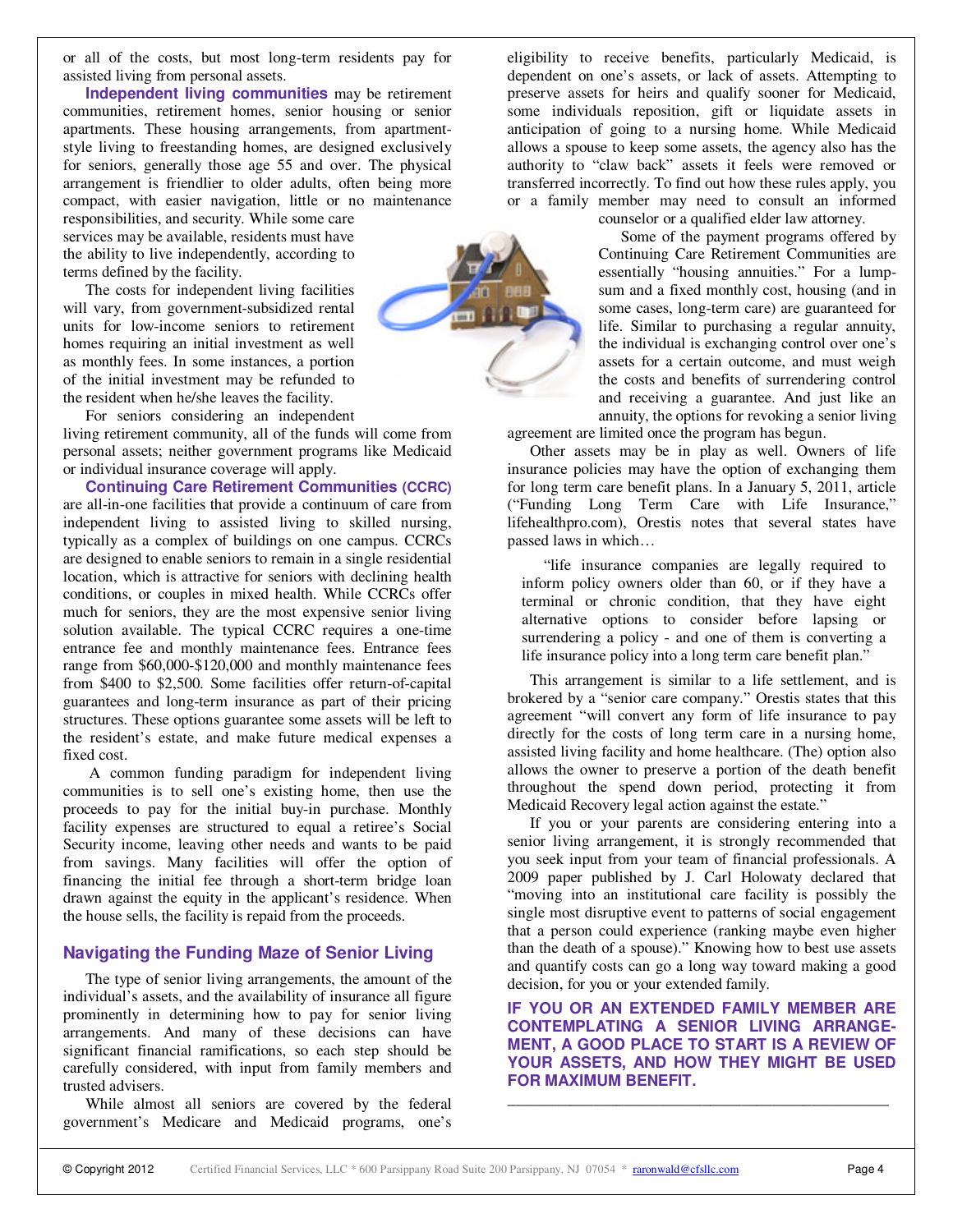

### **Extended Family Issue: Special Needs Planning**

Raising a family is challenging under any circumstances, but for parents with special needs children the stakes are dramatically higher because the parenting responsibilities may last the child's entire life. This reality can be overwhelming, both emotionally and

financially. One of the best ways to face these long-term challenges is to systematically establish a long-term plan, one that considers both the emotional and financial issues likely to be encountered.

#### **Immediate Concerns**

Many special needs children may qualify for government assistance through the Social Security Administration, from either the Supplemental Security Income program (SSI), or the Social Security Disability Income program (SSDI). Eligibility for either of these programs can be complex, as both involve some means-testing to determine the extent of aid; financial decisions by the parents (such as investing in a tax-qualified retirement account or buying a home) can impact the amount of assistance received. This factor means parents must consistently monitor and review their financial plans.

### **Long-term Issues**

In addition to handling the details that every-day parenting requires, parents who have special needs children usually have two primary long-term concerns:

**1. Who will be around to ensure the welfare of their children or make decisions for them if they are unable to care for themselves?** 

#### **2. How will they pay for it?**

Answering these two questions is usually an interconnected process. If there is no money set aside for care, even the most qualified and trustworthy guardians (such as siblings) may not be up to the task. A good special needs care plan addresses both questions. Typically, this is accomplished through the establishment of a trust.

The trust will specify guardians, trustees and beneficiaries, as well as defining which assets should be placed in the trust. Two common types are Support Trusts and Special Needs Trusts. **Support Trusts** require the trustee to make distributions for the child's support in areas like food, shelter, clothing, medical care, and educational services. It is important to note that beneficiaries of Support Trusts may not be eligible for SSI or Medicaid. If the special needs child will rely on government benefits for a significant portion of care, it may be best to avoid a Support Trust.

For many parents, a **Special Needs Trust** is the most effective way to help their child with a disability. A Special Needs Trust manages resources while also maintaining the child's eligibility for public assistance benefits. When the trust is funded by the parents' assets, it is called a **Third-Party Special Needs Trust\*.** In some instances, the trust may be funded by the child's assets (for example, when the child

receives a settlement from a personal injury lawsuit). This arrangement is called a **Self-Settled Special Needs Trust.**

### **Funding the Trust**

Parents of a special needs child face some daunting financial challenges. From the moment the special need is recognized, all the financial metrics change. Not only is there a compelling desire for the parents to provide an estate at their deaths, but there is also the consideration that other aspects of their financial life must be altered, such as:

- If the parents' diminishing health affects their ability to provide care, someone else must take their place.
- With continuing parental duties, the dynamics (and costs) of retirement will be different.
- Besides providing immediate protection, a life insurance program might be constructed to provide guaranteed funding for a special needs trust.

### **Extended Family Considerations**

The time and financial resources devoted to a special needs child can create imbalance and stress for other family members, particularly siblings. Because brothers and sisters will be a part of a special needs child's life longer than anyone, the Sibling Support Project (siblingsupport.org) states that "Early in life, many brothers and sisters worry



about what obligations they will have toward their sibling in the days to come." And in many instances, one or more of the siblings will assume guardian and care responsibilities after the parents have passed away.

The immediate realities of receiving less attention and the future possibility of having to care for a special needs child – perhaps at significant emotional and financial cost – can lead to resentment. Extended family planning can mitigate these feelings and help reshape the discussion. Experts in special needs care recommend that parents involve other children in the decision-making process as early as possible, because in the long run, this is not just a nuclear family issue. In addition, establishing an estate plan that provides an equitable inheritance for the rest of the family can help the extended family members support the special needs program, because it is seen as part of a larger financial plan made for the purpose of benefiting all children.

### **Don't Go It Alone**

These plans, and the details they involve, require expert assistance. Integrating government regulations, legal designations and funding combinations is not a do-it-yourself project. Finding competent financial professionals and maintaining regular communication with them will go a long way toward maximizing the benefits of a special needs plan.

**IF YOU HAVE CHILDREN OR GRAND-CHILDREN WITH SPECIAL NEEDS, PLANNING IS ESSENTIAL TO THEIR LONG-TERM WELL-BEING. NEED ASSISTANCE? WE CAN PROVIDE PRODUCTS, RESOURCES, AND FINANCIAL KNOWLEDGE.**  (See footnote on next page)